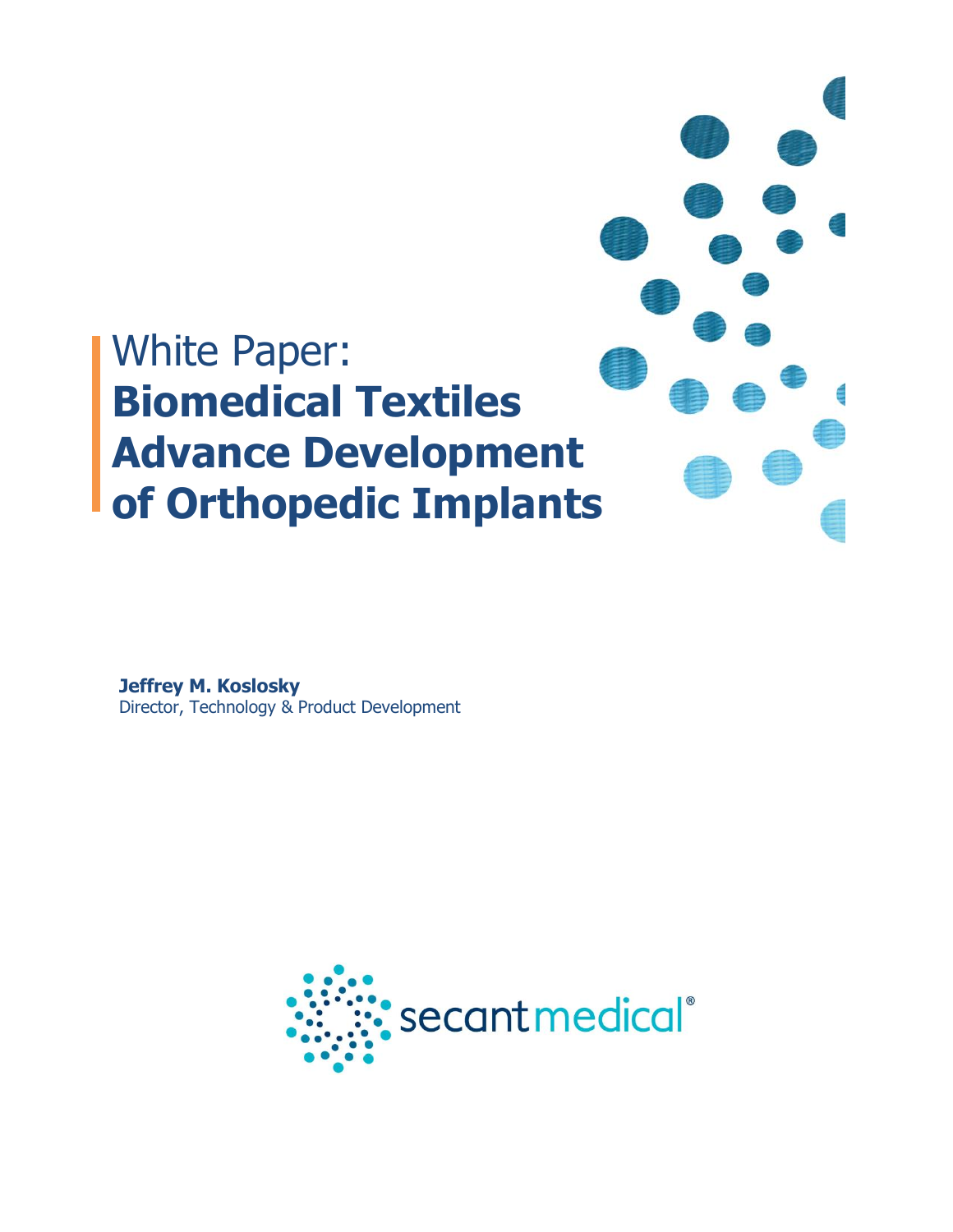Medical device manufacturers are expanding their portfolios with biologically based products for the repair of musculoskeletal defects ranging from bone grafting and fusion, motion preserving spinal repair, to cartilage repair and ligament and tendon tears. The advances in orthobiologic materials is opening the doors for biomedical textiles to take a more active role in the intensely competitive orthopedic medical device market by offering choice and flexibility in design options.

Fabric structures are advancing the development of orthopedic implants with the necessary mechanical and biologic properties designed in to the textiles to serve as load-sharing scaffolds, minimally invasive containment vessels, or resorbables to facilitate osteoconductive healing.

The design flexibility of woven, knitted or braided textile structures is a major feature device designers are leveraging in orthobiologic device concepts. Textiles are inherently compressible and possess shape transformation qualities which allow them to be used in minimally invasive delivery applications. Fabrics can also contain varying orientations in the fabric geometry to affect porosity in eliciting tissue in-growth in certain areas while serving as a tissue barrier in others. Polymers, metals and emerging biologic material filaments can be formed into an ordered composite fabric structure using traditional textile forming methods to attain the desired device form and function.

## **A Bright Orthopedic Future**

Biomedical textile materials are an excellent orthobiologic design option and are making headways into the field for a number of reasons:

- Changing demographics in the patient population are a big driver. A younger, active population and patients in the "actively aging" group are more apt to consult with their surgeons about treatment options and minimally invasive surgical techniques that return a patient to health in a shorter time than traditional larger-scale surgical procedures. Spinal devices, in particular, are being reengineered with flexible and compliant fabric structures to minimize the loss of natural movement.
- **Because of biomedical fabric versatility (i.e. compressibility and ability to transform** shape at the delivery site), textiles are now being considered in procedures such as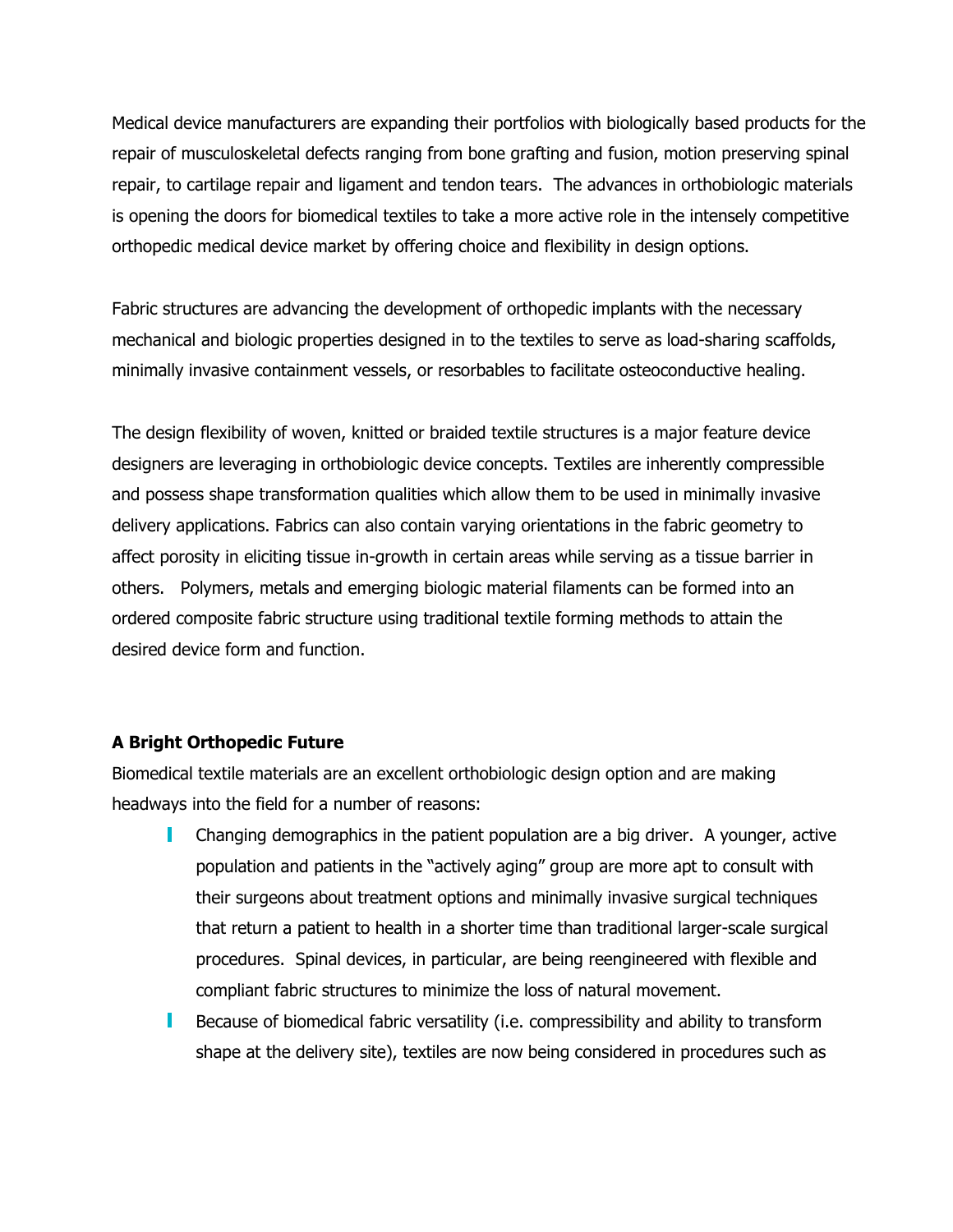the internal stabilization of a long bone fracture, annular repair and the dynamic stabilization of the spine. $<sup>1</sup>$ </sup>

a se Implantable biomaterials offer surgeons options in the treatment of joint and cartilage degeneration, tendon and ligament repair, bone grafting, etc. Development in tissue engineering such as hybrid biologic/synthetic osteoconductive composite scaffolds, bone morphogenic proteins (BMP), demineralized bone matrices (DBM), stem cells, and gene therapy are among the cutting-edge treatment options for musculoskeletal repairs.<sup>2</sup>

## **Soft Tissue Applications**

Implantable biomaterial textile structures can be formed via four major technologies – weaving, knitting, braiding and non-woven – each with its own distinctive properties that can be leveraged to facilitate a certain set of physical and mechanical properties unique to the device form and function. In addition, the composite effect of interweaving or "controlled entanglement" of fibers can be enhanced by mixing various fiber-based biomaterials (i.e. polyethylene, PEEK and polyester with metallic elements such as stainless steel, titanium and shape-memory Nitinol). This "mix and match" composite is designed to meet the specific biologic needs of the medical device.

When used in orthopedic applications where bony soft tissue is the intended area of growth, scaffolds take on the role as osteoconductive materials. Osteoconductive materials generally do not have the innate ability to induce new tissue formation; rather, they serve as a conduit for facilitating tissue response due to their porous nature. It is possible, however, to design an osteoconductive scaffold that responds in a controlled manner to provide the body a platform on which to rebuild tissue while offering some mechanical integrity during the process.

Typically, a fabric scaffold is designed to bear load immediately after the implantation while providing a porous region to facilitate growth in and through both the xenograft and allograft tissue and the textile over time. This hybrid repair method strikes a balance between reducing the amount of synthetic materials left behind in the body while facilitating an immediate surgical repair of the damaged tendon, ligament or meniscus.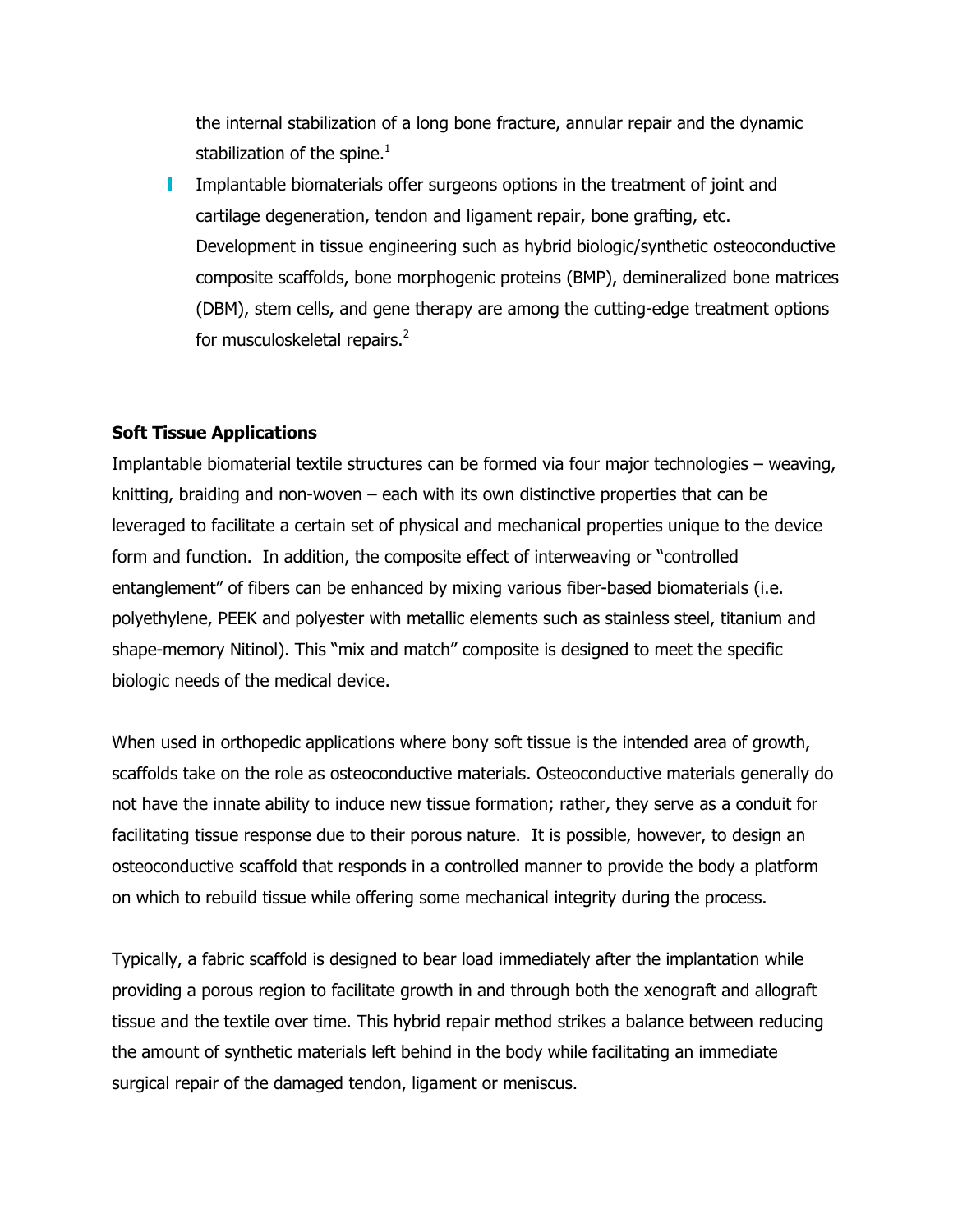## **The Current and Future Landscape**

The potential combination of synthetic biomaterials with osteoinductive materials, such as bone morphogenic proteins and demineralized bone matrices, can produce a multi-component scaffold structure with the innate ability to form new tissue using the body's cellular response to biochemical signals<sup>3</sup>. These biomedical textile composites offer an additional benefit with their level of control and containment not available with other common scaffold materials such as sponges, foams and porous metals. These textile composite technologies have been used in spinal fusion, long bone fracture and bone void applications.

Fabric structures also serve well as containment vessels that are engineered with specific porosity characteristics to control the flow of materials and to facilitate biologic healing in a localized treatment site. Additionally, these engineered fabric structures can be formed from resorbable synthetics to allow the "controlled" resorption of the polymers to coincide with the healing rate of the tissue for a full repair.

Ongoing development in fabric-based biomaterials offers enormous benefits unmatched by the more common device materials. For example:

- Investigation into mesenchymal stem cells has shown that they have the unique ability to differentiate into a multitude of different tissue types including cartilage, tendon, bone and even skin. This raises the potential for developing a multi-layered, multimaterial fabric structure of varying densities to promote stem cell growth and full biologic repair.
- **Research and development in biologic materials such as collagen has the potential to** advance biomedical textiles beyond the scaffold and hybrid materials to offer better patient recovery time and repair effectiveness due to the "total biologic" nature of these materials and the biologic response from the body.

Biomedical textiles designed for use inside the body continue to build on a broad implant history where few alternative technologies deliver results. Those who are at the leading edge of innovation will continue to spur both technological and industry growth. Biomedical textiles present an exciting design option with a multitude of variables that can provide flexibility and choice to enable device designers to advance orthobiologic innovation.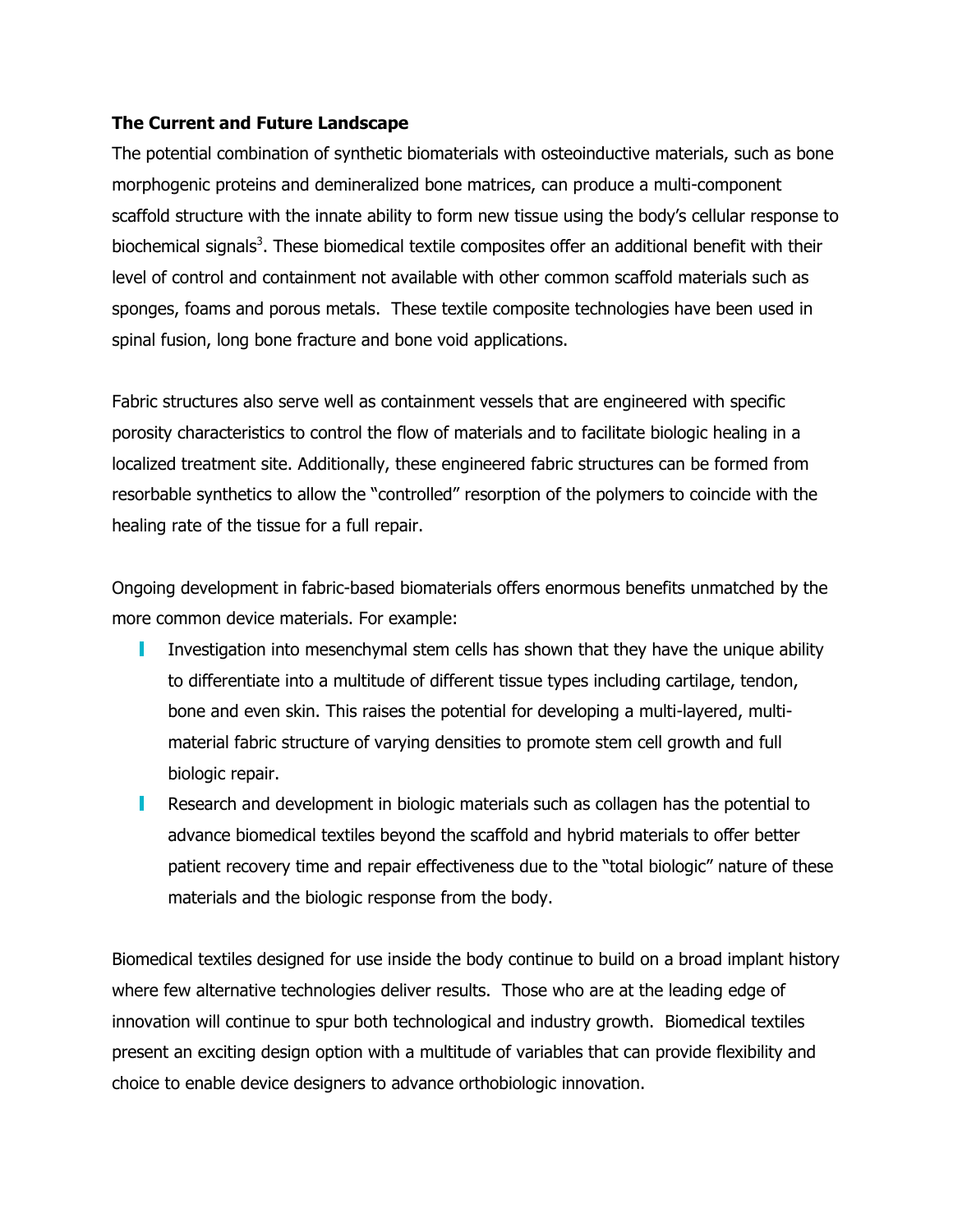Jeffrey M. Koslosky is director of technology and product development for Secant Medical, LLC, in Perkasie, Pa., a developer and manufacturer of custom-engineered biomedical textile structures for medical devices.

References:

1. S. O'Reilly. "The Hot Trend in Spine: Motion Preservation Mania" Medtech Insight, Vol 9. No. 6, (2007).

2. Windhover Information, Inc.; Tissue Engineering and Cell Transplantation: Technologies, Opportunities, and Evolving Markets in the U.S., 2007.

3. Steven M. Kurtz and Avram Allan Edidin. Spine Technology Handbook, Elsevier Academic Press, pp 241-243.